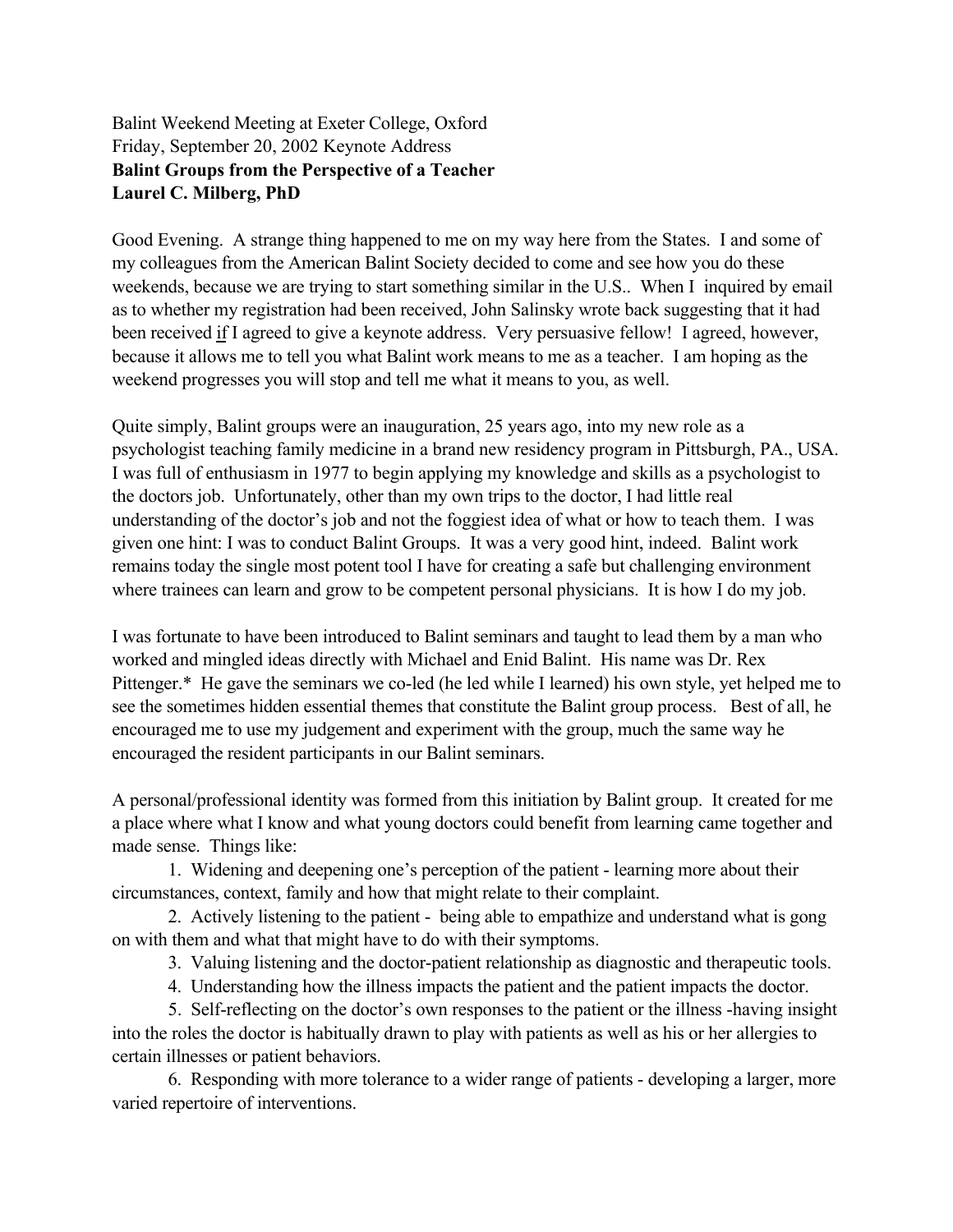7. Having the patience to work with patients over time despite lack of a cure or even sometimes a common ground.

These are all lessons relevant to the doctor's job which cold be embraced by trainees in my program. I learned them in Balint group. Best of all, Balint work showed me a way to transform at least an hour and a half a week into something more positive, affirming , divergent, creative, supportive, verbal, thoughtful, emotional, intuitive and humanistic than medical education in general appeared to me to be. This was good stuff.

And then, a couple of years ago, I received a gift of confirmation. We surveyed our second and third year residents as part of a research project. We asked them: What have you gained from participation in Balint groups during your residency? What, in general, is the value of having Balint groups in residency? And what are the drawbacks? I was thrilled with their answers. May I read you a few?

In answer to "What have you personally gained from participation in a Balint group during residency?" they said:

Catharsis; getting rid of frustrations built up over time from dealing with patients.

Normalizing even negative feelings toward patients: builds confidence when I make a mistake or have heinous feelings about patients; makes me feel more like that is human and less like it is a fault; feeling like its OK to admit I have emotional responses to patients; I am not the only one who feels a certain way about a situation with a patient.

Empathy: empathy for my reactions from fellow physicians. I can connect to people who may be too scarey for me to empathize with all by myself.

Insight: new things brought up I couldnt see from being too close to the situation; a forum to work through what is difficult about the relationship; insight on where to go, questions to ask, practical ideas so I dont flounder with patients who have me stuck; better insight into the doctorpatient relationship especially from the patients point of view

Better knowledge of patient: know the patient better; motivated to get to know the patient better. I realize there is more than one way to see patients and look for those alternate ways; makes me hate fewer people, more tolerant of difficult patients. I ask more questions of a difficult and regular patient, I know you vs. Oh crap, it's you; I realize that the feeling I have when I leave the room may be the feeling the patient has; insights on particular patients and their relationship with me.

Skills: gaining a small useable amount of touchy feely; I develop a more holistic approach to patients; getting a shared experience and mental skills to deal with difficult cases; not put up barriers which is what Id be doing otherwise; alternative ways of dealing with a patients.

Transformation: ways to use insights about how I am with patients that gets in the way of connecting/dealing with them to transform certain relationships into ones that work better; frequently revealed other avenues to pursue with difficult patients, though not the purpose; new ways to face that situation in the future; hearing different peoples approaches in a nonconfrontational settinga fresh perspective on a difficult doctor-patient relationship.

Support: not getting advice on what to do; not feeling alone with frustration; helps cope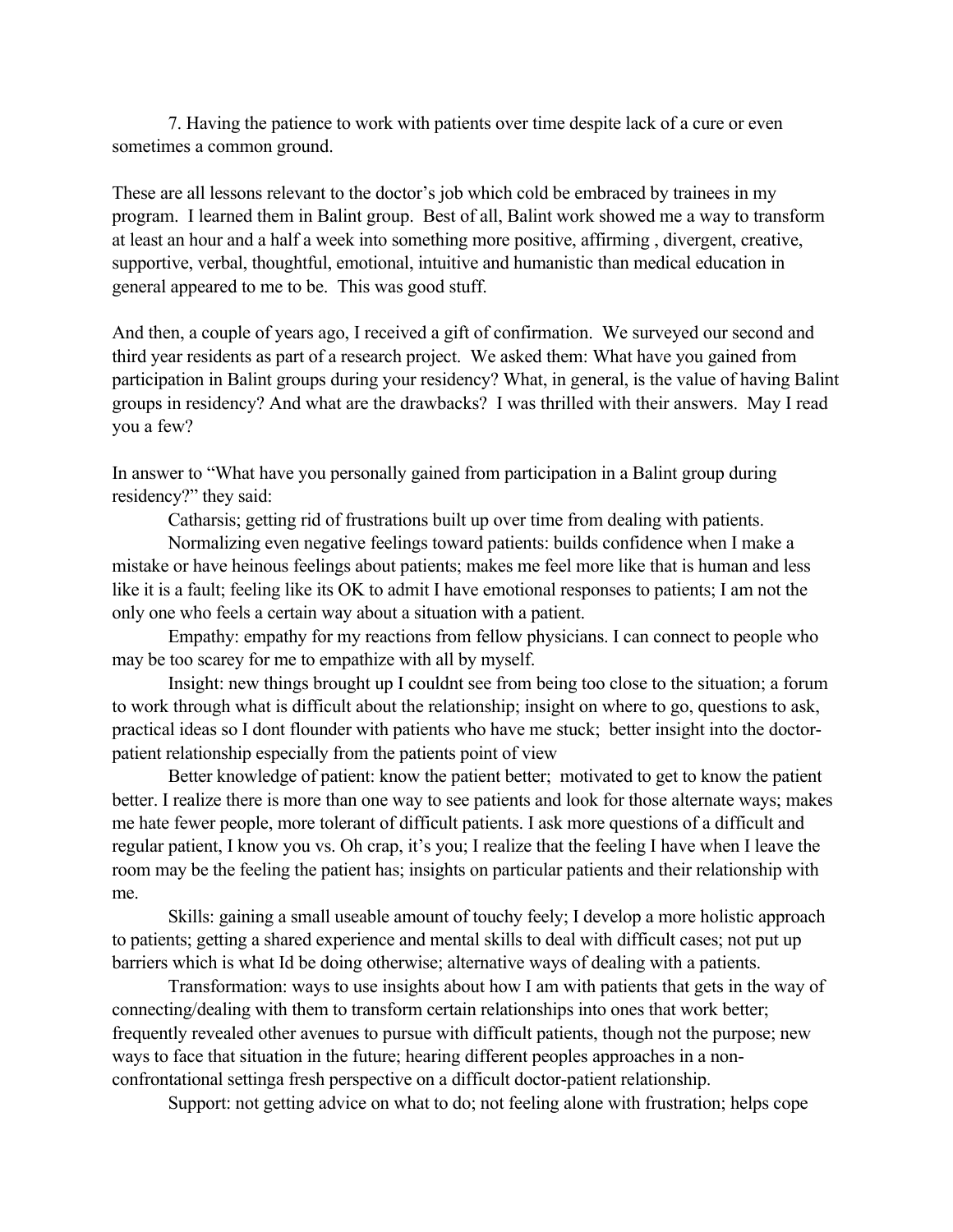with stress of practice; decreased isolation as a resident; makes us feel understood and cared for.

In answer to "What can be gained in general from participation in a Balint group?" they said:

Increased sense of camaraderie

Increased ability to be less judgmental toward patients and peers

Makes you a better doc

Helps cope with the stress of practice

Getting a fresh perspective on difficult doctor-patient relationships from others in a nonconfrontational setting

In answer to "What is the value of Balint groups to the residency as a whole?" they wrote:

Cohesion: decreased isolation as a resident; helps establish closer relationships between residents; leads to a closer group; makes us a team, a confident team

Intimacy: get to know other resident better through what they express in Balint

Values: reflects emphasis of residency on importance of seeking help from others; helping MDs cope with difficult roles; social aspect of patients lives have an impact on health; makes our training unique; better training of FPs in the doctor-patient relationship.

In answer to "What are the drawbacks of participation in a Balint group?" they said:

Difficult emotionally: Sometimes it is extremely emotional and it is hard to reset oneself to got back to work

Lack of skill in some members to do Balint - new people dont have the feel for how the group can work to explore complicated feelings, issues, etc. and can stop the momentum by side tracking or getting superficial.

Vulnerability: can be uncomfortable to be that revealing.

Hard work: Even though I knew it was good for me and understood the benefits, I did not look forward to it; very time consuming which can be hard on tired, busy residents.

I believe these trainee comments reveal much about what is so valuable hard won about Balint training and Balint groups. I think we all stand to gain this and more through our participation in Balint work.

Finally, Balint work provides me with a group of like-minded, though diverse, colleagues who allow me to feel I am not alone. My mentor, Dr. Pittenger, talked a great deal about acceptance as a key outcome of the Balint group experience. Working in these groups gives one the definite feeling that someone really knows what I am up to and accepts me, even if Im frustrated, or flawed or impotent. This is not unlike what the patient feels when attended to by a Balint group trained physician. On another level, the collegiality we in the States have experienced with the International Balint community has truly encouraged us. Here, too, were folks who knew what we were up to and cheered us on. The British Balint Society essentially birthed the American Balint Society, with John Salinsky in the role of midwife. Together and from different sides of the Atlantic we continue to challenge each other to grow and learn the art of mindful doctoring.